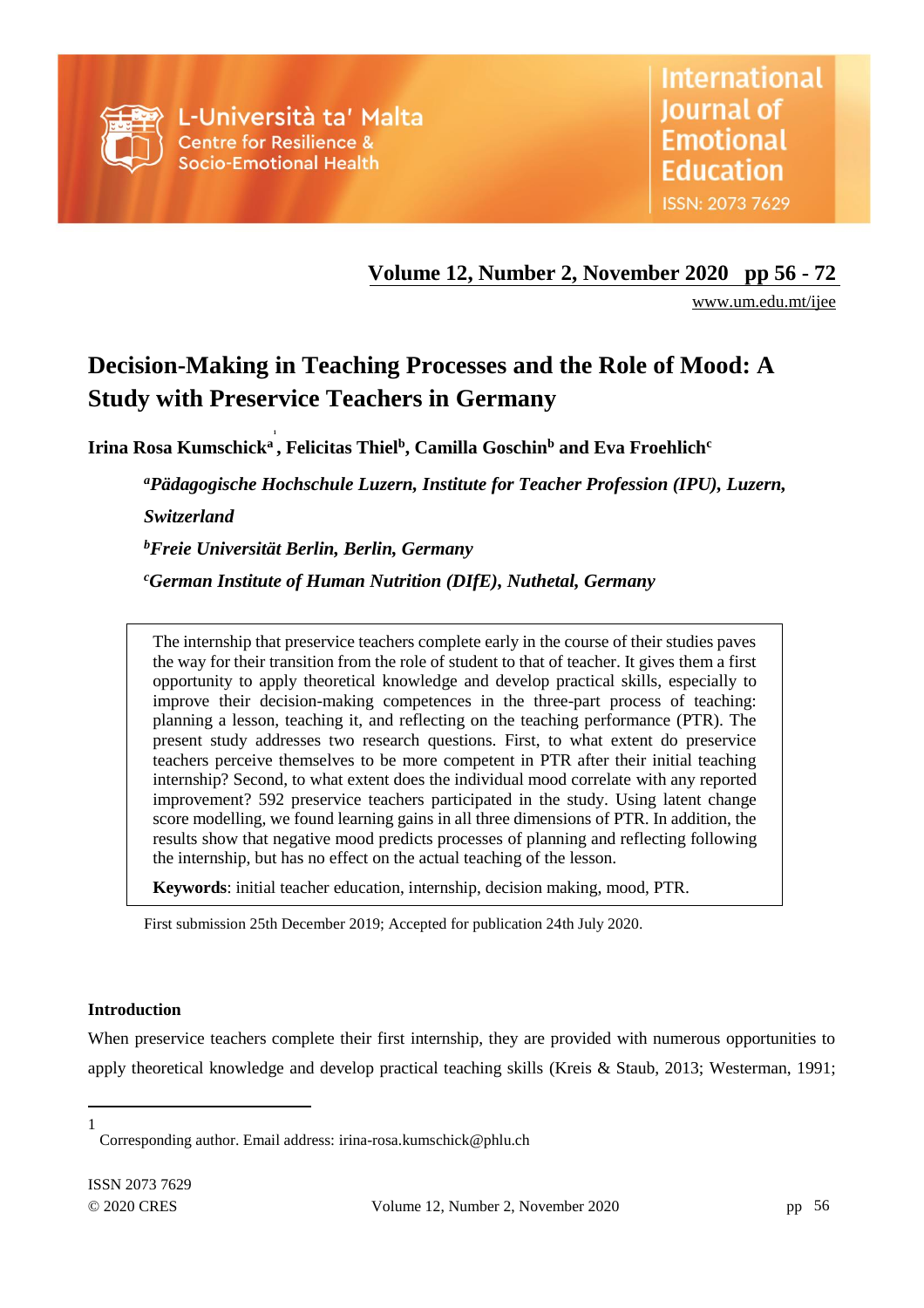Yinger, 1980) in a processual manner and in a real classroom setting. This first contact with professional practice is decisive in whether they will continue with their studies and become teachers.

The first-time teaching in the internship is a sensitive situation that can be a successful or a difficult experience. Some preservice teachers may succeed in applying theoretical knowledge, in making effective lesson planning decisions, and in responding and adapting to students' needs, class characteristics, and contextual factors—all without losing sight of their instructional goals. These experiences may result in a positive affect and they feel active, enthusiastic and proud. Others may not be capable of making crucial planning decisions ahead of time and may end up diverging significantly from their lesson plan. Faced with the constant risk of failure and high pressure to act, they may struggle to meet the various demands facing them (e.g., achieving learning goals, meeting deadlines, and dealing with heterogeneous student populations). They perceive their first teaching experiences as complicated and stressful and end up feeling upset, distressed or ashamed. It can be assumed that affective components have a decisive effect on early teaching experiences and individual learning gains in areas such as planning, teaching, and reflecting on one's own lessons (Lloyd, 2019).

A previous empirical study addressed the question of the extent to which emotionally stressful factors (e.g., the assessment of a wrong decision in the teaching process or negative mood) influence the perception of one's own teaching competences (Kumschick et al., 2020). It was shown that a higher negative mood is related to significantly lower teaching competences among preservice teachers. However, it should be noted that teaching competences and mood were only measured once (after the first internship), which limits the study's explanatory power. Additionally, only negative mood was investigated. The aim of the present study is to address these limitations. Thus, we report results from a longitudinal study (comprising a pre-post test) which examined the influence of negative and positive mood on teaching competences with a focus on the subjective perspective of preservice teachers.

# *Decision-Making in the Context of Teaching*

For more than 40 years, researchers have suggested that decision-making plays a vital role in the context of teaching (Bishop, 1976; Bolster, 1983; Lloyd, 2019; Yinger, 1980). Teaching is a highly complex activity involving a decision process that begins as teachers *plan* and *reflect* their lessons and continues during the communicative phase in their *moment-to-moment interactions* with students (Bishop, 1976). Bolster (1983) states that skills in decision-making improve as teachers acquire experience. He emphasizes that teaching practice is more important than knowledge of educational theory. Furthermore, Lloyd (2019) argues that affective factors during real-world decision-making of novice teachers have a decisive influence on teaching quality and it is imperative to research them. He states that decision-making is a process of reasoning, during which teachers have to make use of their pedagogical knowledge while taking into account the students' abilities and motivation. This process is also affected by institutional pressures and practical teaching context factors (i.e., available time and resources) combined with a personal, affective influence (e.g., stress levels and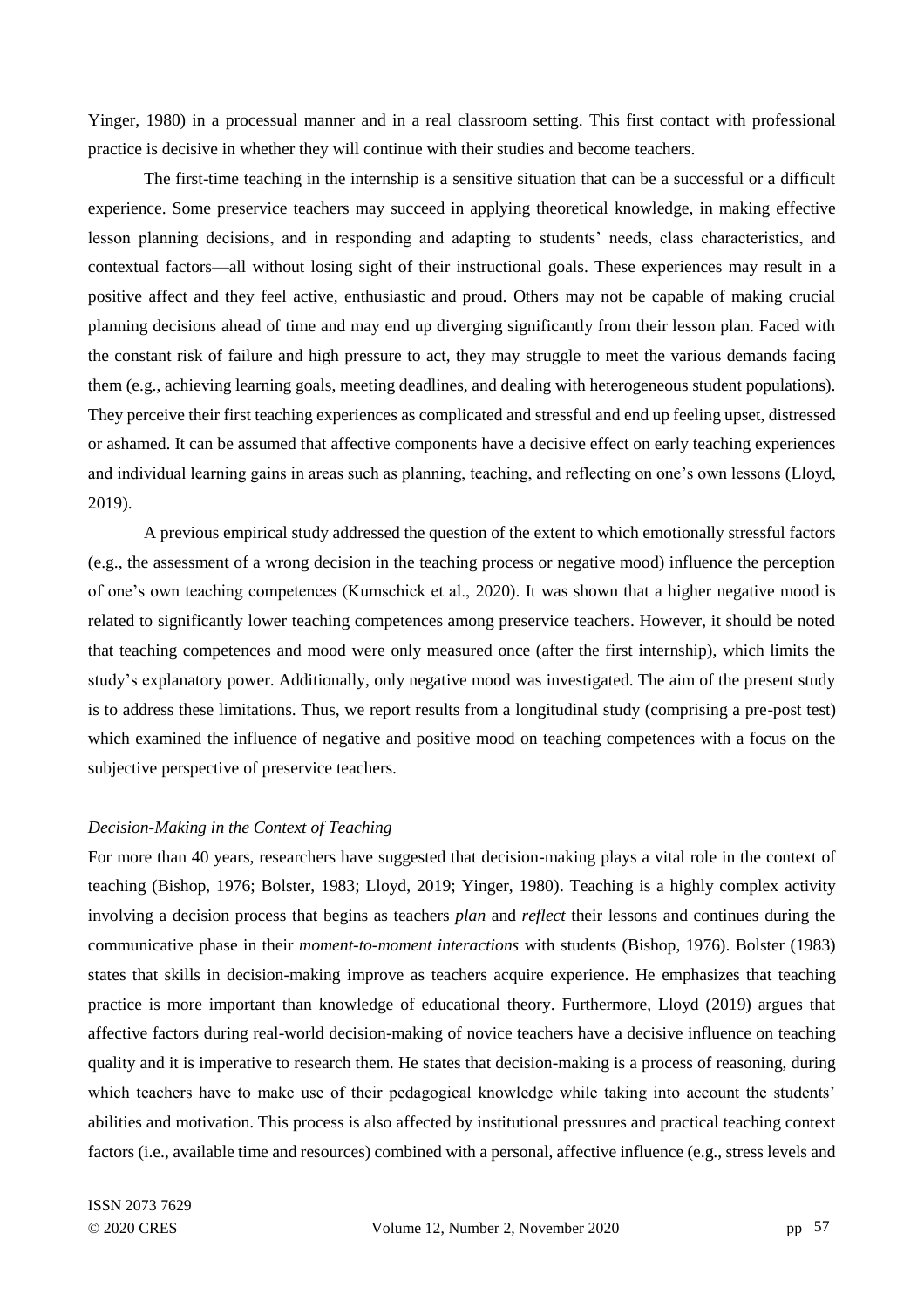confidence) (Lloyd, 2019). This builds on Yinger's (1980) research who conceptualized planning, teaching, and reflecting (PTR) as a three-part process which is driven by specific decisions. Yinger (1980) distinguishes between different functions that the various phases of the decision-making process serve. Whereas decisions in the planning and reflecting phases are made in the absence of immediate pressure to act (and with adequate time to consider different options), decisions in the classroom setting during the teaching phase are made under both time pressure and pressure to act. The three phases of PTR are described in detail below.

Lesson *planning* is a conscious and actively controlled mental process in which the teacher considers key aspects of lesson content. The lesson is structured by developing images, statements, questions and tasks and the corresponding teaching materials are produced (Mccutcheon & Milner, 2002; Morine-Dershimer, 1979). Planning lessons means deciding ahead of time what learning goals should be met and making decisions with regard to realizing an interesting start of a lesson. It also means making decisions about adequate timeslots for the different activities during the lesson. Thus, teachers need to break down lessons into appropriate and feasible segments and set these within a temporal framework, making sure that they design a coordinated, well-sequenced series of lesson activities where new content builds on prior knowledge in a step-by-step process. After this phase is completed, the decisions are put to the practical test in the classroom context (Yinger, 1980).

*Teaching* a lesson is a much more complex process than lesson planning and requires high cognitive flexibility and the capacity to adapt lesson plans to the situation at hand. According to Yinger (1980), this means examining decisions while under pressure to act, evaluating them in a context-specific manner, and potentially changing course in favor of a different decision. Leinhardt and Greeno (1986) refer to this process as "the making of rapid on-line decisions" (p. 75). This means that even if teachers implement a lesson plan, in the classroom they always have some freedom of choice and autonomy of decision.

*Reflecting* on teaching performance is the evaluation of the lesson as taught in the classroom. In this phase of "reflection-after-events" (Boud, 2001), the lesson plan serves as a blueprint and point of comparison for the lesson as it was taught under real-world conditions. The aim is to identify deviations from the plan and to classify decisions made in the classroom setting as either effective or ineffective. *Reflecting* can either be output-oriented, with a focus on evaluating whether the initial instructional goals were achieved, or processoriented (Kiper, 2012), addressing mainly procedural aspects for which one examines and "evaluates the efficacy of a solution" (Ophardt & Thiel, 2013). Based on this evaluation, teachers make further decisions for future lessons. Yet, there is a fundamental problem of uncertainty regarding evaluations and interpretations (Iwers-Stelljes & Luca, 2008) that is endemic to the teaching profession and that is much more pronounced in beginning teachers.

As described above, the PTR competences are essentially characterized by decisions and evaluative judgments. Moreover, it is highly plausible that complex sequences of decisions pose a major challenge for novices due to their lack of experience (Funke & Holt, 2006). This challenge becomes even more demanding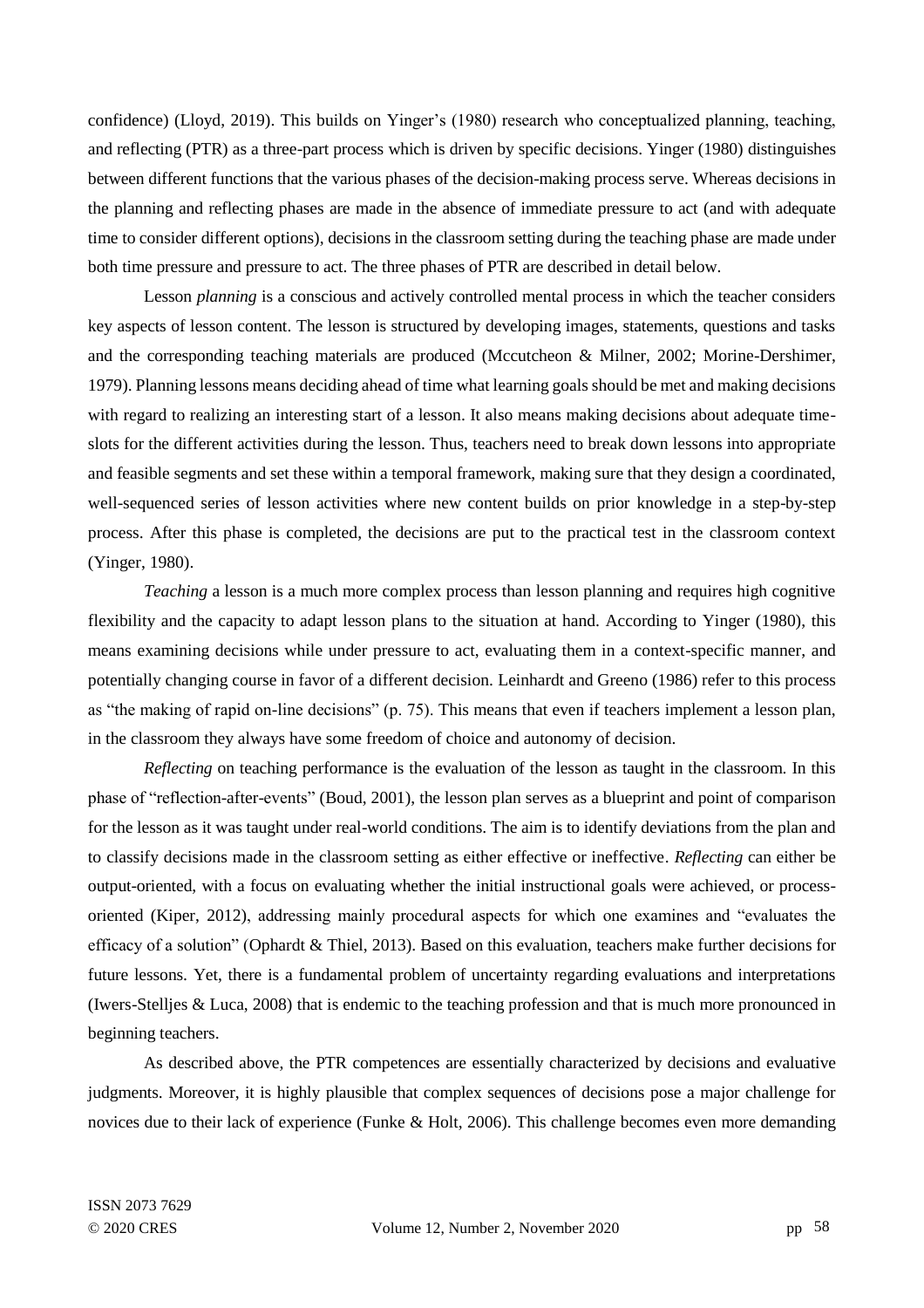when one considers that these decisions determine the experience of success or failure and are thus accompanied by affective variables, such as positive and negative mood.

## *Moods and Decisions*

There is relative consensus in the literature that *mood* differs in three respects from *emotion*: arousal, duration, and cause (Schmidt-Atzert, 1996). Emotions are stimulus-triggered by a situation (cause), they are marked by strong arousal, and tend to be relatively short-lived. Moods, in contrast, are longer-term background signals with less intense arousal and they are less specific and lacking in stimulus or causal reference. *Mood* is a dichotomous construct, typically described as being of either positive or negative valence.

A number of studies have shown that decisions and the respective cognitive processes—regulation and attention, information recall, and the processing, evaluation, and interpretation of situations—are influenced by *mood* (Parkinson et al., 1996; Wyer Jr. et al., 1999). In the context of teaching, the demands put on PTR are quite complex. Rather than making decisions in isolation, teachers have to connect mutually interdependent decisions to form a coherent strategy in order to learn and constantly improve their professional teaching practice. Funke and Holt (2006) not only show that mood can have a decisive influence on these complex sequences of evaluations and decisions—particularly in the case of novices, who have less experiencebased knowledge to draw on—but also note the lack of studies addressing the interaction between affect and cognition in the context of these processes. The present study takes an affect-as-information approach in studying mood, positing that a person's mood affects their ability to make judgments and decisions (Schwarz & Clore, 1983).

Positive and negative affects impact decisions and performance in different ways. According to the broaden-and-build theory, positive emotions lead to a wider scope of attention, thus increasing the range of the current action and thought repertoire; negative emotions, on the other hand, narrow the scope of attention and foster rather local or detailed processing (Fredrickson, 1998, 2001). Compared to individuals in a negative mood, those in a positive mood are said to be more creative, more flexible in their choices and more easily show exploratory behaviour by not consequently following rule-based logic (De Vries et al., 2012). Decisions are made faster, are driven by heuristics, yet information processing tends to be less precise and there is a tendency to avoid risks (Blanchette & Richards, 2010; De Vries et al., 2012). In line with these findings, people in a negative mood make more careful decisions and increase analytical processing compared to those in a good mood (Au et al., 2003). However, negative mood has also been found to foster less advantageous decisions in an IOWA gambling task—a task that assesses realistic decision-making behaviour under high-uncertainty conditions (Wemm & Wulfert, 2017).

To what extent these findings apply to the three-part decision-making process of professional teaching remains unclear. Our rationale is that positive mood widens the thought-action repertoire and thus boosts cognitive flexibility, which is needed for successful *teaching*. *Planning* and *reflection*, on the other hand, seem to profit more from a negative than from a positive mood, considering the beneficial effects it has on analytical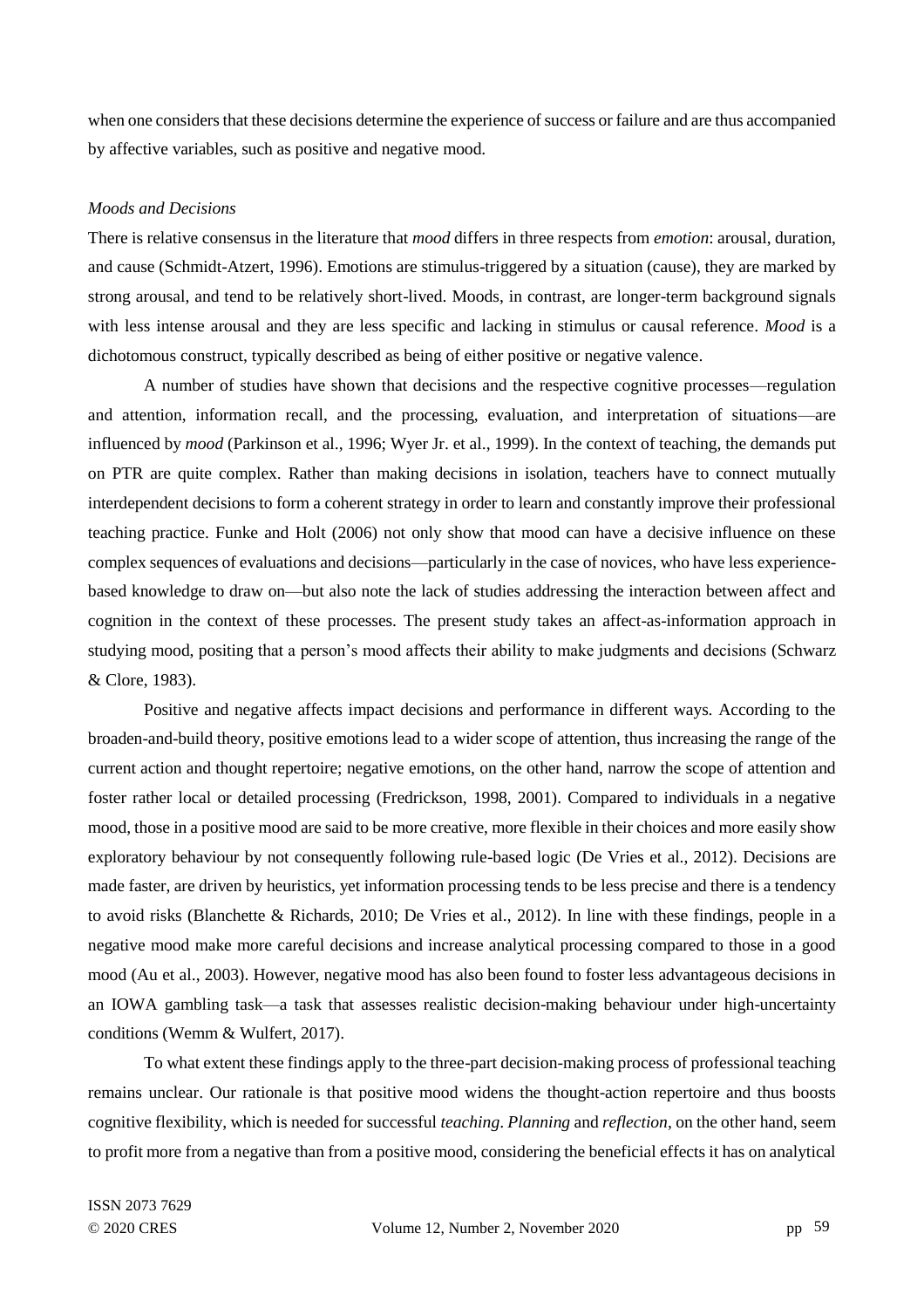thinking. However, given the complexity of these decision-making processes and the ensuing need to integrate single steps of analytical planning and evaluation into creative, global processing strategies, *planning* and *reflection* should likewise show a positive relationship with positive mood. Although teaching competences are based on decisions, to our knowledge, no other studies have addressed the issue of mood and decisionmaking within the teaching profession. Therefore, the aim of the present study is to address this research gap.

# *The Current Study*

The current study had two main objectives. First, to investigate the effects of the initial teaching internship on PTR and second, to investigate the relationship between mood and preservice teachers' self-reported increase in PTR. For this purpose, we used a sample of preservice teachers at a secondary school level studying at the Freie Universität Berlin. They were asked to assess their PTR competences before (Time 1) and after (Time 2) the internship phase and to rate their mood (Time 2) using the Positive and Negative Affective Schedule (Krohne et al., 1996; Watson et al., 1988).

All participants were enrolled in a three-year bachelor's degree program, which is typically followed by a two-year master's program. The coursework was organized into modules covering two academic subjects as well as general and subject-specific pedagogy (Pfitzner-Eden, 2016). An important part of the first academic year is the teaching internship. During that phase, preservice teachers have the chance to observe and reflect on instructional practices in the classroom. The main purpose of this internship is to give preservice teachers a realistic impression of the demands of their profession and allow them to critically reflect on these demands and to adjust. The internship lasts an average of six weeks and covers 90 hours of teaching in secondary and middle school classrooms. Preservice teachers apply to a school of their choice and are mentored by an experienced teacher. After the internship phase, they write a mandatory report on their practical experiences and continue their bachelor's degree coursework at the university.

The present study was conducted at the Freie Universität Berlin within the research project *Know How to Teach* (K2teach) as part of a broader evaluation process. The evaluation aims at supporting future teachers in the practical phases of their training. It measures baseline knowledge and learning gains in basic professional teaching processes in internship phases to study the extent to which these phases constitute an effective contribution to professionalization in PTR. Based on previously reported findings, we postulated three hypotheses:

- H1: Increased PTR Hypothesis: After their initial teaching internship, preservice teachers report to be significantly more competent in PTR.
- H2: Negative Mood Influence Hypothesis: There is a significant negative relationship between a negative mood and preservice teachers' self-reported increase in PTR.
- H3: Positive Mood Influence Hypothesis: There is a significant positive relationship between positive mood and preservice teachers' self-reported increase in PTR.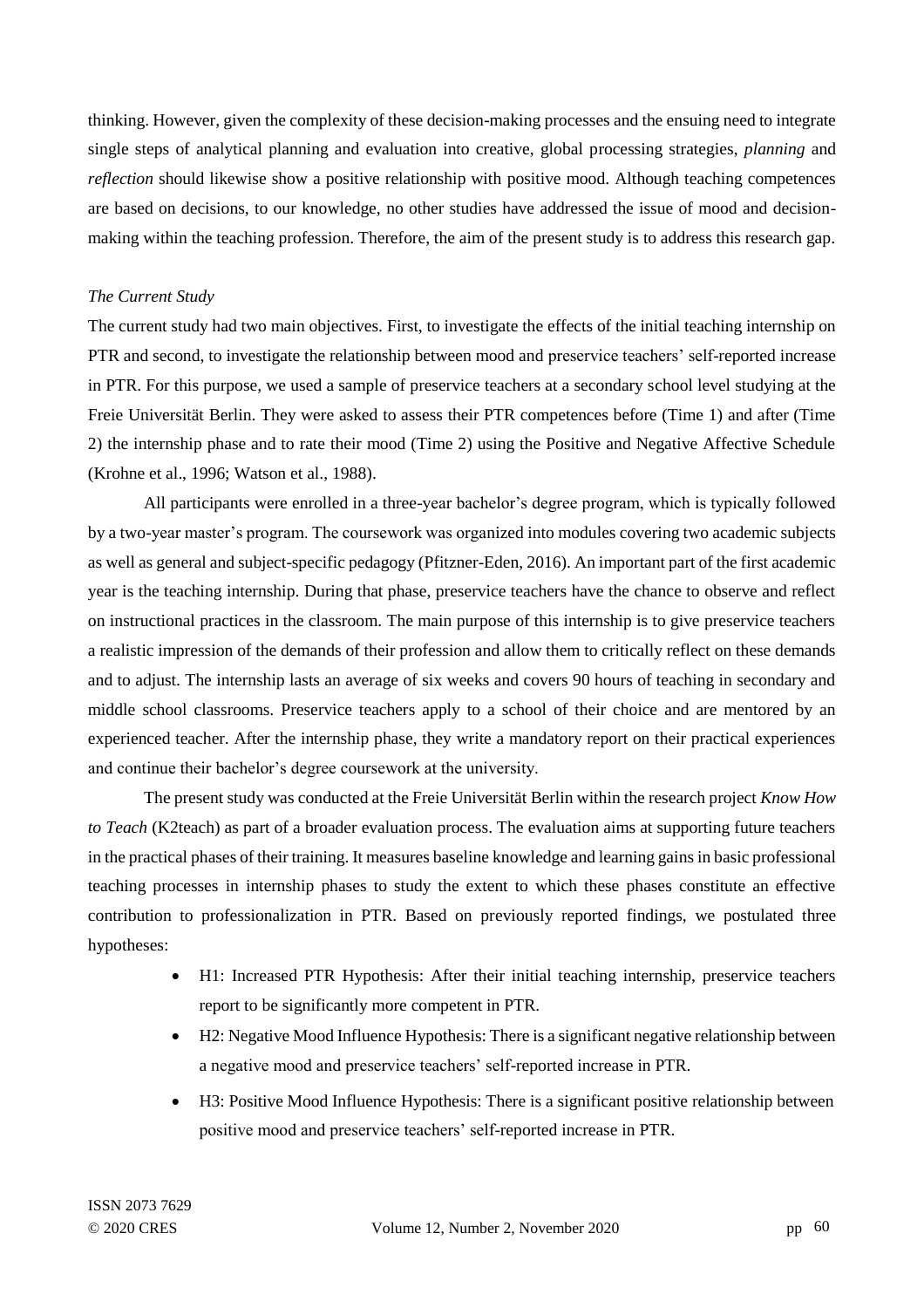# **Methods**

## *Participants and Procedure*

In total, the sample comprised 592 beginning preservice teachers. Data were collected before the students completed the internship (Time 1;  $N = 447$ ) and after the students completed the internship (Time 2;  $N = 309$ ). Sample characteristics at Time 1 and Time 2 are shown in Table I. At Time 1, beginning preservice teachers ranged in age from 17 to 52 years (58.2% female), at Time 2 from 18 to 54 years (53.7% female). Beginning teachers were studying to teach a broad range of academic subjects including German, mathematics, history, English, political science, physics, computer science, music, and chemistry. On average, they spent 6.70 hours on active teaching during the internship phase. Data were obtained on a voluntary basis using paper-and-pencil self-administered questionnaires. Before data collection, all participants gave their informed consent.

# Table I. Longitudinal sample description

|                                                                                                                                                                 | T <sub>1</sub> | T1 & T2     | T1 not T2  | T <sub>2</sub> |  |
|-----------------------------------------------------------------------------------------------------------------------------------------------------------------|----------------|-------------|------------|----------------|--|
| $\overline{N}$                                                                                                                                                  | 447            | 164         | 283        | 309            |  |
| Female                                                                                                                                                          | 58.2 %         | 62.2 %      | 62.6 %     | 53.7 %         |  |
| Mean Age in years $(SD)$                                                                                                                                        | 21.9(5.00)     | 21.1 (4.46) | 22.3(5.24) | 23.3(5.54)     |  |
| Mean PTR Planning $(SD)$                                                                                                                                        | 2.44(0.53)     | 2.39(0.53)  | 2.47(0.53) | 2.74(0.45)     |  |
| Mean PTR Teaching $(SD)$                                                                                                                                        | 2.45(0.57)     | 2.39(0.56)  | 2.49(0.57) | 2.60(0.47)     |  |
| Mean PTR Reflecting $(SD)$                                                                                                                                      | 2.54(0.56)     | 2.49(0.58)  | 2.57(0.54) | 2.75(0.46)     |  |
| Mean PANAS positive (SD)                                                                                                                                        |                |             |            | 3.41(0.66)     |  |
| Mean PANAS negative (SD)                                                                                                                                        |                |             |            | 1.81(0.65)     |  |
| <i>Note</i> . T1 = Time 1; T2 = Time 2; SD = standard deviation; PTR = planning, teaching, and reflecting; PANAS = Positive<br>and Negative Affective Schedule. |                |             |            |                |  |

#### *Sample Attrition*

Of the 610 beginning preservice teachers who were eligible for participation in the study, 447 completed the questionnaires at Time 1 (response rate of 73.3%). This response rate is well in line with previously reported ones for preservice teachers (e.g., 76% and 84% in Garvis et al., 2012 and Pfitzner-Eden, 2016, respectively). At Time 2 (beginning of the second academic year after completing the internship), 309 preservice teachers provided data, 164 of whom had also participated at Time 1 (retention rate of 36.7%). Although the retention rate is disappointing to some extent, it corresponds with the overall retention rate for beginning teachers reported in Pfitzner-Eden (2016) (32%) who recruited different samples from the same university as in the present study.

The descriptive statistics for the longitudinal sample are shown in Table I. In order to assess the attrition bias, we compared Time 1 data on preservice teachers participating at Time 1 and Time 2 with data on those who participated only at Time 1 (Table I, columns 2 and 3). With respect to PTR variables, there were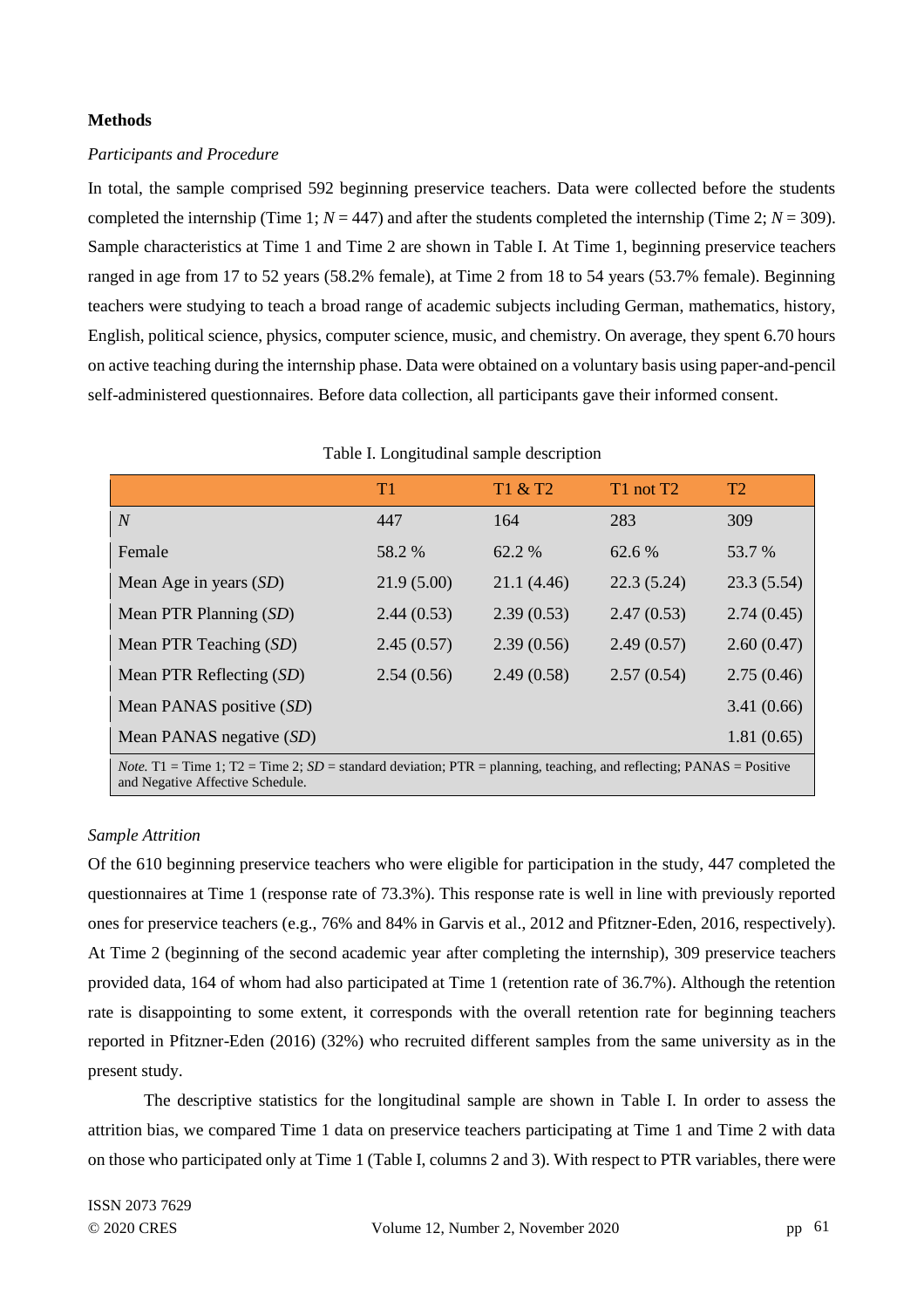no significant differences in *planning*: *t*(336) = 1.67, *p* = .10; *teaching*: *t*(339.8) = 1.86, *p* = .06; or *reflecting*: *t*(323.4) = 1.50, *p* = .13. Also, we found no difference by gender,  $t(343.7) = 1.18$ , *p* = .24. However, older participants were more likely to drop out between Time 1 and Time 2 than younger participants,  $t(380.8) =$  $2.71, p < .01$ .

# *Measures*

We used the PTR-scale (Kumschick et al., 2020) to assess the preservice teachers' competences in planning, teaching, and reflecting at Time 1 and Time 2, and the German version of the Positive and Negative Affect Schedule (PANAS; Krohne et al., 1996) at Time 2 to assess the *positive* and *negative* mood of the preservice teachers during the time span that covered their six-week internship.

The PTR scale consists of three subscales measuring *planning, teaching,* and *reflecting*. For each subscale, participants were asked to rate their capability on a four-point scale ranging from 1 (*not capable*) to 4 (*very capable*). Each subscale starts with "*How capable do you currently feel of…*" followed, for instance, by "… *making adequate decisions regarding time management during the course of the lesson?*" (*planning*), "*…adequately responding to unforeseen deviations from the lesson plan?*" (*teaching*), and "*… using and developing new action strategies based on self-reflected weaknesses during teaching?*" (*reflecting*). The PTR scale comprises 24 items in total (*planning*: 8 items, *teaching*: 6 items, *reflecting*: 10 items). Its three-factor structure was established in a previous pilot study with 287 preservice teachers,  $\chi$ 2 = 451.72, *df* = 227, *CFI* = .958, *TLI* = .953, *RMSEA* = 0.59 (Kumschick et al., 2020), χ2 = 318.32, *df* = 180, *CFI* = .921, *TLI* = .904, *RMSEA* = 0.49 (see Brown, 2015; Hu & Bentler, 1999; McDonald & Ho, 2002).

The PANAS consists of two subscales assessing the *positive* as well as the *negative* affective state. On a five-point scale ranging from 1 ("*not at all*") to 5 ("*extremely*"), participants indicate their affective state during the last six months (i.e., the time span in which the internship took place) by rating 10 positive words describing positive affect (e.g., "*active*", "*enthusiastic*", "*proud*") as well as 10 negative words describing negative affect (e.g., "*upset*", "*distressed*", "*ashamed*"). Internal consistency for both, PTR and PANAS is acceptable to high (Time 1: PTR .84 - .90; Time 2: PTR .77 - .85; PANAS .84 - .85; Blanz, 2015).

#### *Data Analysis*

In order to examine the change in PTR during the internship phase and the influence of mood on this change, we analyzed longitudinal data using latent change score modelling. Latent change score models (LCSM) are an extension of the classical structural equation approach in which the change (growth or decline) in latent scores from Time 1 to Time 2 is modelled as a latent factor plus the initial status of the latent factor at Time 1 (see Geiser et al., 2010; Kievit et al., 2018; McArdle, 2009). Compared to more traditional analytical approaches (e.g., repeated measures ANOVA), LCSM make it possible to test for true (i.e., corrected for measurement error) inter-individual differences in intra-individual change and to simultaneously test several causal hypotheses across a set of variables (e.g., Geiser et al., 2010; Kievit et al., 2018; Steyer et al., 1997).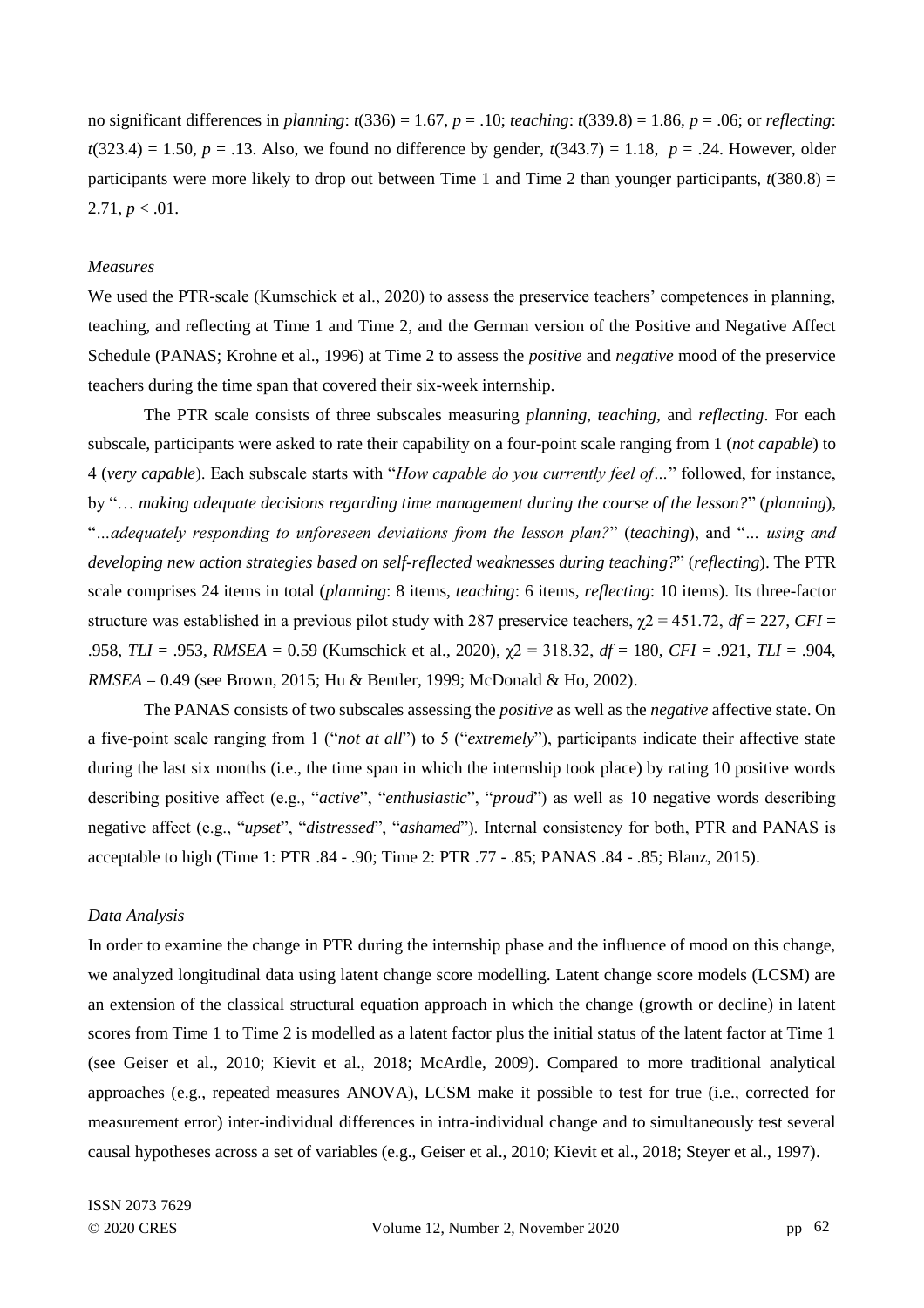In the present paper, we first modelled three multiple indicator LCSM as described by Kievit et al. (2018), one for each of the dimension of PTR (see Figure 1 for an example of the models). To reduce the number of estimated model parameters and model complexity, observed scores for *planning, teaching,* and *reflecting* at Time 1 and Time 2 as well as *positive* and *negative* PANAS items from Time 2 were each transformed to latent variables by averaging every third item to one indicator (see Litalien et al., 2013, and Pfitzner-Eden, 2016, for a similar procedure). Thus, every latent construct (each of the three dimensions of PTR at Time 1 and Time 2 and each of the two dimensions of PANAS at Time 2) was measured by three indicators, as recommended by Little et al. (2002). In a next step, we assessed measurement invariance across time for all three PTR models. Establishing measurement invariance is a requirement for LCSM testing as it indicates whether the subscales of the PTR are comparable across time in structure and consistently measure the same construct at Time 1 and Time 2 (Geiser, 2010; Kievit et al., 2018; Steyer et al., 1997). To do this, we sequentially tested the equality of factor structure (configural invariance), the equality of factor structure and factor loadings (metric invariance), as well as the equality of factor structure, factor loadings, and indicator intercepts across time (scalar invariance, see Brown, 2015; Geiser, 2010). Model fits were compared using chi-square difference tests for nested models. As can be seen in Table II, all three PTR models demonstrated the required (partial) scalar invariance (insignificant chi-square difference). Partial measurement invariance, as shown by the LCSM for *planning,* still allows for a reasonable interpretation of the results since parameters of the second indicator are invariant over time (parameters of the first indicator are fixed to set the scale of the latent factors; parameters of the third indicator are freely estimated; see Byrne et al., 1989; Geiser et al., 2010). Finally, after establishing measurement invariance and assessing model fits of the PTR models, we assessed whether the two dimensions of the PANAS reliably predicted changes in *planning, teaching,* and *reflecting* by regressing the latent variables of the *positive* and *negative* PANAS on the latent change score for each of the PTR dimensions.

All analyses were conducted using the *lavaan* (version 0.6-2; see Rosseel, 2012) and the *ltm* package (version 1.1-1; see Rizopoulos, 2006) implemented in RStudio (version 1.1.456; see R Core Team, 2018). Missing data were handled using a full information maximum likelihood approach (FIML; see Steyer et al., 2000). The scripts for setting up the LCSM were adapted from the multiple univariate indicator LCSM script as well as the bivariate LCSM script provided by Kievit et al. (2018; Open Science Framework https://osf.io/4bpmq/files/). In all models, the first indicator was used to set the scale of the latent factor. Additionally, we allowed for correlated residual errors across time only when this was supported by a favorable chi-square difference test compared to the configural model without correlated errors.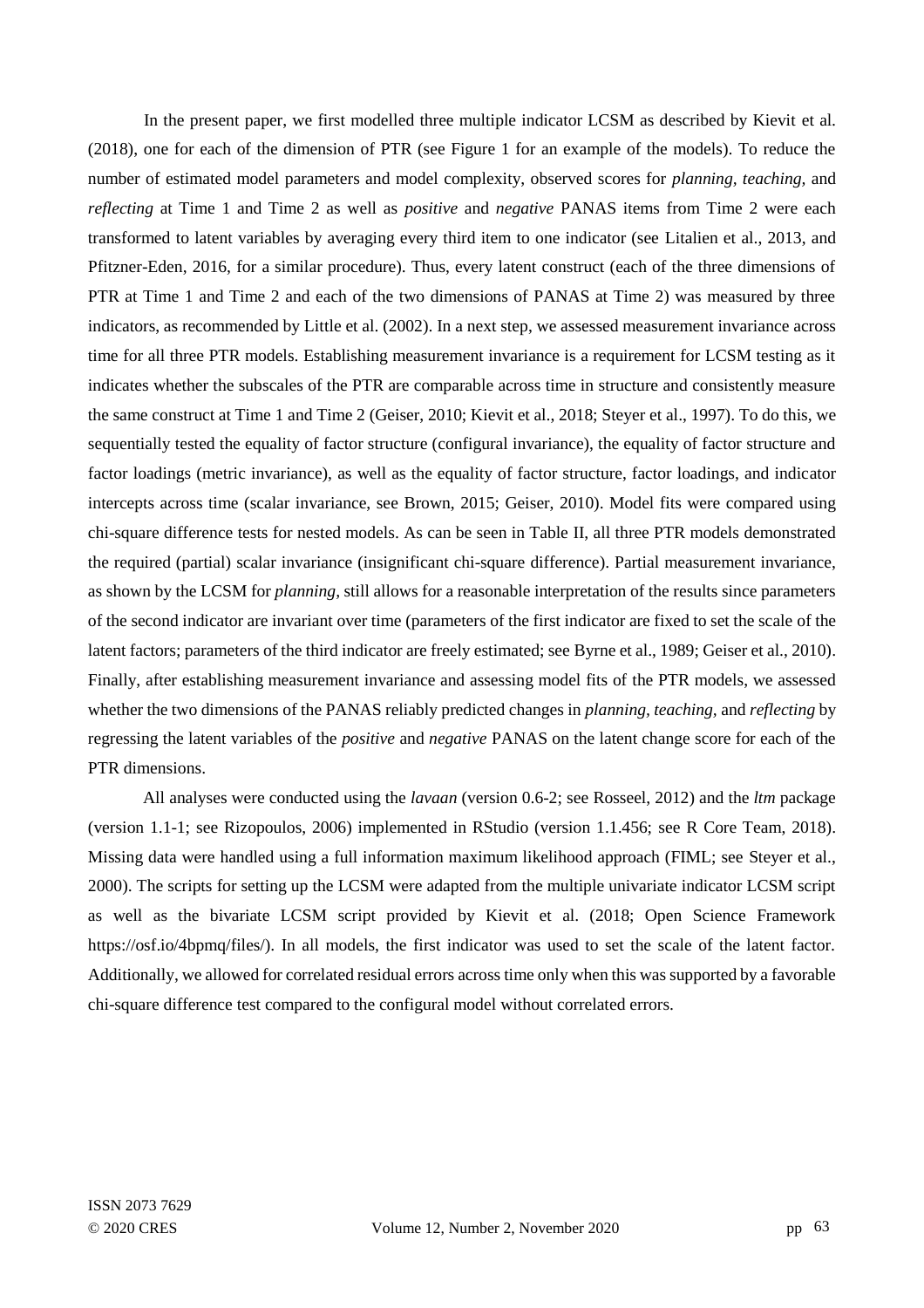

Figure 1. Exemplar of the specification of the latent change score model for *planning, teaching, and reflecting processes* (PTR). In each of the three models, two identical constructs are measured at two time points. Each latent construct has three indicators (ind) with the first subscript referring to the number of the indicator and the second to the measurement time.  $\lambda_1$  denotes the invariant factor loading of indicator 1,  $\lambda_2$  that of indicator 2 and  $\lambda_3$  that of indicator 3. Correlated error variables are not shown.

To assess model fit, we used multiple indicators. We report chi-square tests even if known to be highly overpowered and often of little practical value (Bollen, 1989). Therefore, we based our model evaluations primarily on the root mean square error of approximation (RMSEA), which adjusts for sample size and model parsimony and describes the extent to which a model fits the population, as well as the comparative fit index (CFI), which compares the model fit of the specified model to a more restricted independence model. Moreover, we report the Tucker-Lewis index (TLI), which falls into the same category as the CFI but also considers model complexity. As an absolute index of model fit, we also report the standardized root mean square (SRMR). We consider the model fit acceptable when the following criteria are met: RMSEA  $\leq .08$ ; CFI and TLI ≥ .95; and SRMR ≤ .08 (Brown, 2015; Hu & Bentler, 1999; McDonald & Ho, 2002). Fig. 1983. The significant variances of the latent change is a significant variance of the latent change wave model (of planning constructs are nestearch at the latent change wave model (or planning constructs are nestear

# **Results**

#### *Latent Change Score Models of PTR*

Goodness-of-fit indices for the three latent change score PTR models are presented in Table II (*planning*: partial invariance; *teaching* and *reflecting*: equal indicator intercepts). Fit indices for the PTR models with PANAS predicting the changes in the three PTR dimensions are given in Table III. All PTR models showed a very good fit, with all RMSEAs/SRMRs < .046 and CFIs/TLIs > .993. Likewise, the models using both dimensions of the PANAS to predict changes in PTR showed very good model fits, all RMSEAs/SRMRs < .044, all CFIs/TLIs > .983.

In line with our expectations, all three dimensions of PTR showed significant gains over time (see Table IV for unstandardized means, variances, and correlations of the LCSM) with all *p*s < .001. Furthermore, all variances of the change factors were significant (*p*s < .001), indicating reliable individual differences in PTR gains. These individual differences in PTR were already present before the internship phase as implied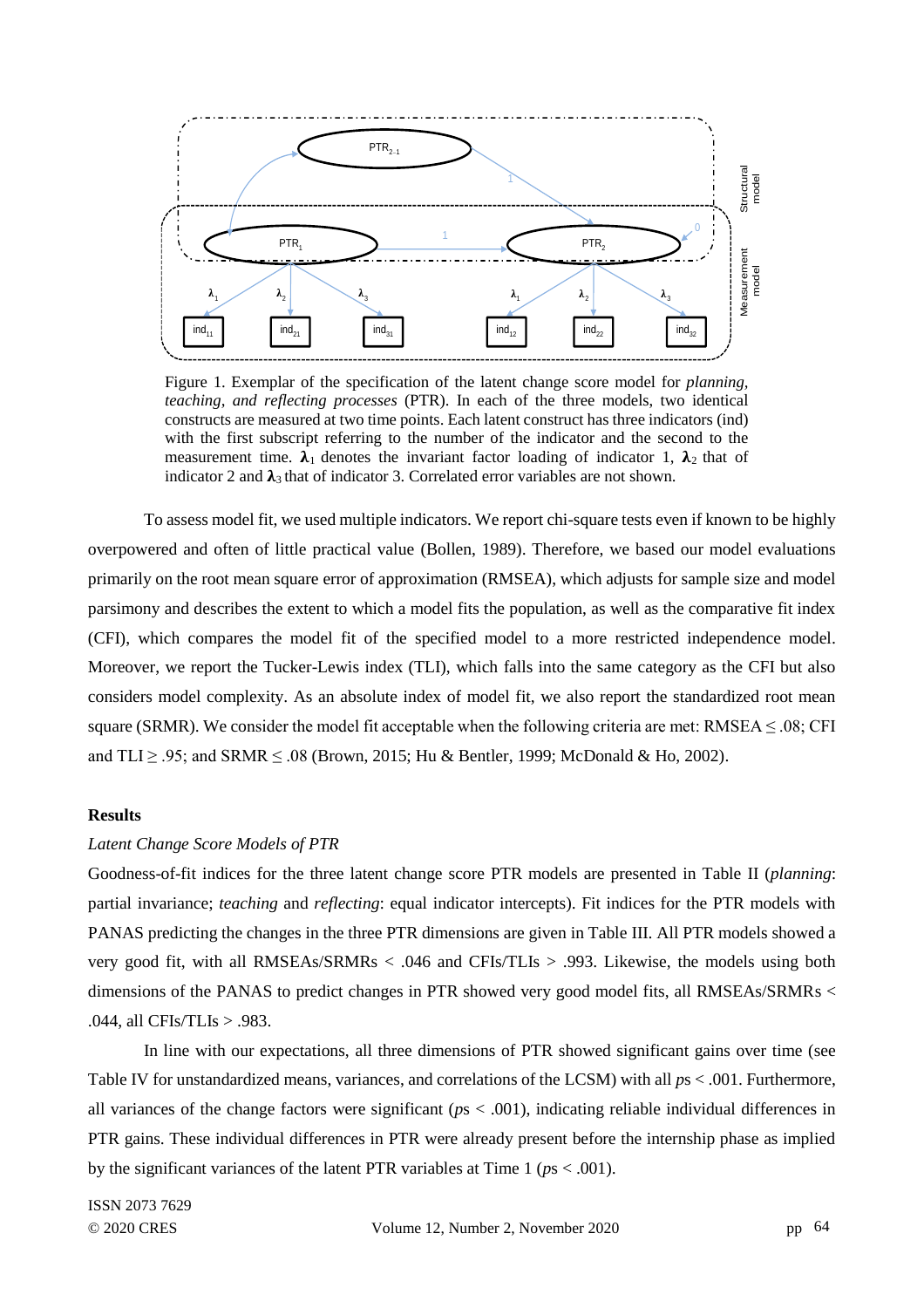|                                 | $\chi^2$ | df             | $\chi^2$ diff | $\Delta df$    | <b>RMSEA</b><br>[90% CI]   | <b>SRMR</b> | <b>CFI</b> | <b>TLI</b> |
|---------------------------------|----------|----------------|---------------|----------------|----------------------------|-------------|------------|------------|
| Planning                        |          |                |               |                |                            |             |            |            |
| Equal form                      | 10.3     | $\,8\,$        |               |                | $.022$ [.000, .057]        | .031        | .997       | .995       |
| Equal factor loadings           | 14.2     | 10             | 4.05          | $\overline{2}$ | $.027$ [.000, .056]        | .044        | .995       | .993       |
| Equal indicator intercepts      | 28.3*    | 12             | $14.9***$     | $\overline{2}$ | .048 [.025, .071]          | .054        | .981       | .977       |
| Partial invariance <sup>a</sup> | 17.1     | 11             | 3.03          |                | .031 [.000, .058]          | .046        | .993       | .990       |
| <b>Teaching</b>                 |          |                |               |                |                            |             |            |            |
| Equal form $b$                  | 2.02     | 5              |               |                | $.000$ [ $.000$ , $.034$ ] | .017        | 1.00       | 1.01       |
| Equal factor loadings           | 6.88     | $\overline{7}$ | 5.43          | $\overline{2}$ | $.000$ $[.000, .052]$      | .027        | 1.00       | 1.00       |
| Equal indicator intercepts      | 8.78     | 9              | 1.90          | $\overline{2}$ | $.000$ $[.000, .047]$      | .030        | 1.00       | 1.00       |
| Reflecting                      |          |                |               |                |                            |             |            |            |
| Equal form                      | 9.68     | $\,8\,$        |               |                | $.019$ [.000, .055]        | .030        | .999       | .998       |
| Equal factor loadings           | 12.4     | 10             | 2.71          | $\overline{2}$ | $.020$ [ $.000, .051$ ]    | .031        | .998       | .997       |
| Equal indicator intercepts      | 15.2     | 12             | 2.85          | $\overline{2}$ | $.021$ [.000, .049]        | .032        | .998       | .997       |

Table II. Model fits for longitudinal invariance testing of planning, teaching and reflecting (PTR)

*Note*. RMSEA = root mean square error of approximation; CI = confidence interval; SRMR = standardized root mean square residual; CFI = comparative fit index; TLI = Tucker-Lewis index.

<sup>a</sup>intercepts of third indicator are freely estimated. bbasic model includes correlated measurement errors across time

 $* p < .05.$  \*\*\*  $p < .001.$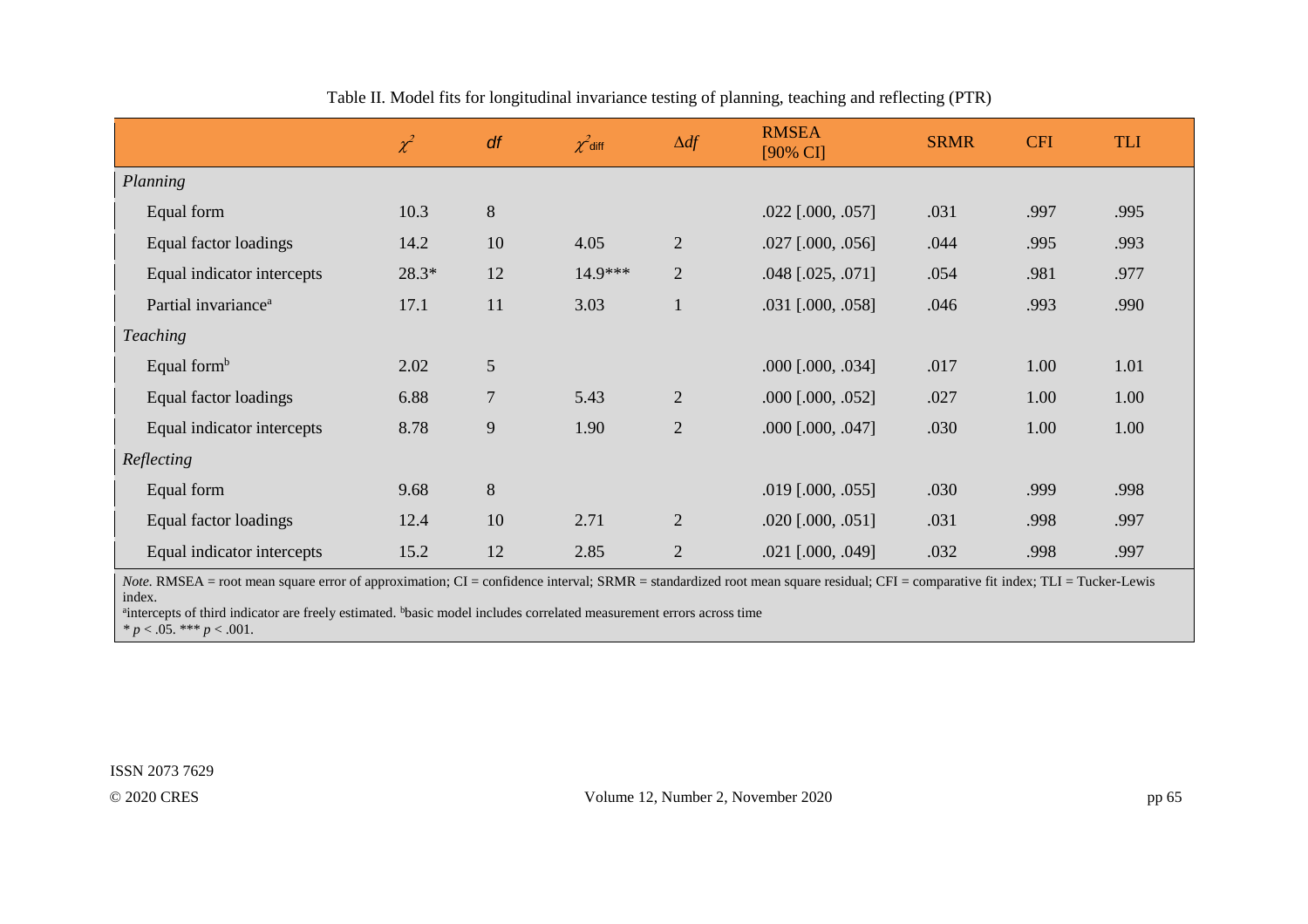Table III. Model fit indices for the latent change score models of planning, teaching and reflecting and the Positive and Negative Affective Schedule (PANAS)

|                        | $\chi^2$ | df | <b>RMSEA</b><br>$[90\% \ \mathrm{CI}]$ | <b>SRMR</b> | <b>CFI</b> | TLE  |
|------------------------|----------|----|----------------------------------------|-------------|------------|------|
| PTR Planning & PANAS   | 48.7     | 51 | $.000$ $[.000, .025]$                  | .042        | 1.00       | 1.00 |
| PTR Teaching & PANAS   | 56.3     | 49 | $.016$ [.000, .033]                    | .037        | .996       | .995 |
| PTR Reflecting & PANAS | $83.6*$  | 52 | $.032$ [.018, .044]                    | .044        | .986       | .983 |

*Note.* RMSEA = root mean square error of approximation; CI = confidence interval; SRMR = standardized root mean square residual; CFI = comparative fit index; TLI = Tucker-Lewis index. PTR = planning, teaching, and reflecting. PANAS = Positive and Negative Affective Schedule. *\* p* < .05.

|                    | Latent Variable at T1 | Change $(T2 - T1)$ |
|--------------------|-----------------------|--------------------|
| Planning           |                       |                    |
| Means              | 2.410                 | $0.275***$         |
| Variances          | $0.239***$            | $0.200***$         |
| Change $(T2 - T1)$ | $-0.662***$           | 1.00               |
| <b>Teaching</b>    |                       |                    |
| Means              | 2.588                 | $0.148***$         |
| Variances          | $0.247***$            | $0.230***$         |
| Change $(T2 - T1)$ | $-0.665***$           | 1.00               |
| Reflecting         |                       |                    |
| Means              | 2.603                 | $0.293***$         |
| Variances          | $0.247***$            | $0.216***$         |
| Change $(T2 - T1)$ | $-0.678***$           | 1.00               |
| *** $p < .001$ .   |                       |                    |

Table IV. Unstandardized means, variances and correlations of the latent variables for the latent change score models of planning, teaching and reflecting processes (PTR)

# *Mood Predicting Changes in PTR*

Figure 2 depicts an example of a structural model of PANAS predicting latent changes in PTR with standardized path coefficients for each of the three models, *planning* (top numbers)*, teaching* (middle numbers), and *reflecting* (bottom numbers). Contrary to our expectations, positive mood did not predict latent changes in any of the three dimensions of PTR (all *p*s > .073), and no significant result was found for negative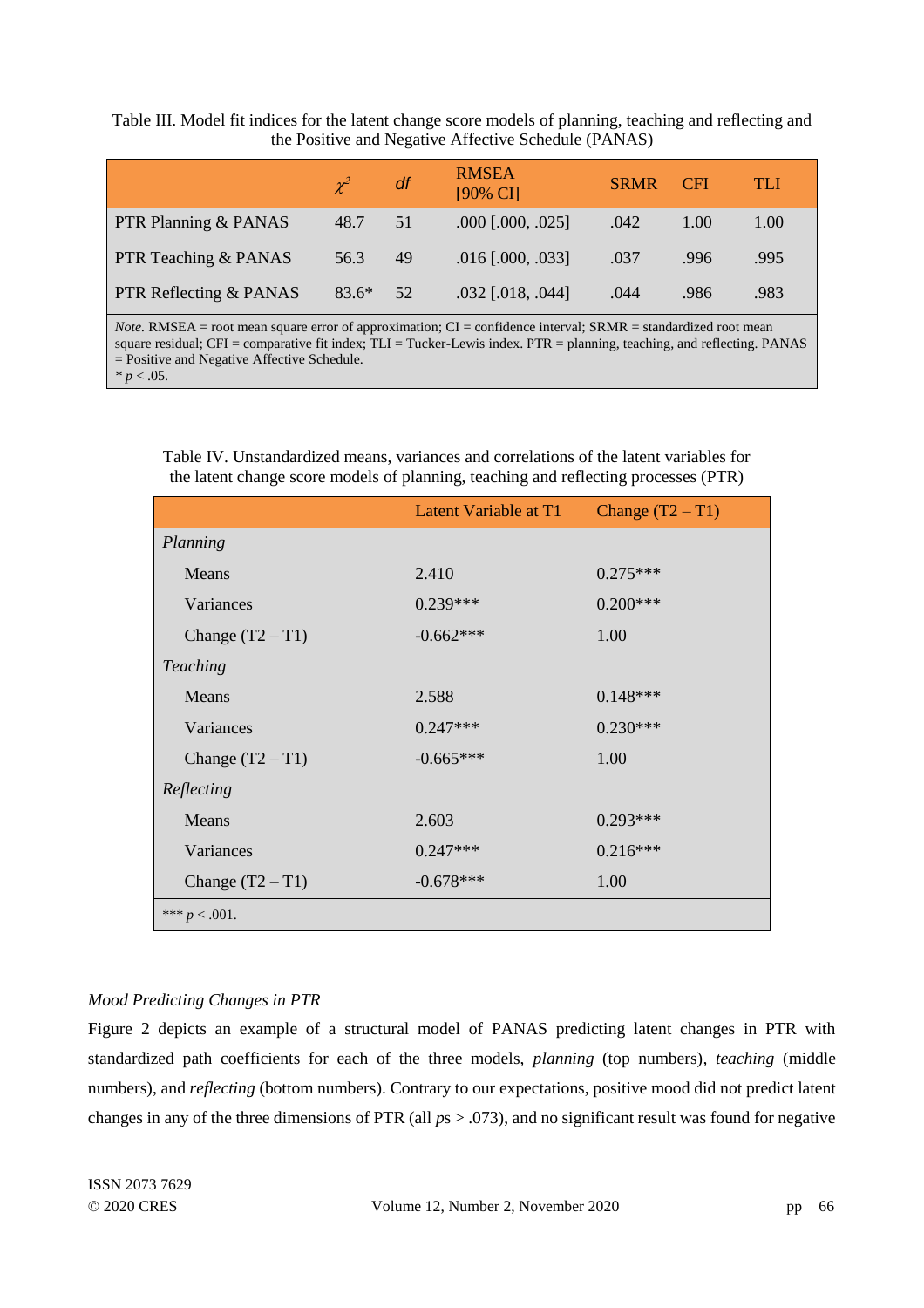mood and *teaching*  $(z = -1.29, p = .20, R^2 = .02)$ . However, as hypothesized negative mood significantly predicted latent changes for *planning* and *reflecting* ( $z = -2.22$ ,  $p < .05$ ,  $R^2 = .06$  and  $z = -3.29$ ,  $p < .01$ ,  $R^2 =$ .08; respectively). The expected negative relationship between negative PANAS scores and these two PTR dimensions implies that the more negative the mood the smaller the increase in PTR from T1 to T2 and vice versa.



Figure 2. Structural model of the latent change score models with positive mood (PANAS positive) and negative mood (PANAS negative) predicting the change in *planning, teaching and reflecting processes* (PTR). Given are standardized path coefficients referring to *planning* (upper number), *teaching* (middle number), and *reflection* (bottom number). To improve readability, correlations with PTR levels at Time 1 are omitted.

 $* p < .05. ** p < .01.$ 

# **Discussion**

The internship that preservice teachers complete in the first year of their university studies offers them their first chance to step out of the role of the student and have an experience as a teacher by planning a lesson, teaching a lesson, and reflecting on and evaluating these experiences. The aim of the present study was to investigate how decision-making in these PTR processes profits from the internship and how mood affects these changes. After the completion of their internship, the preservice teachers reported a significant increase in PTR competences. This is plausible in light of the fact that mentors often discuss preservice teachers' planning decisions with them and reflect with them on their teaching (H1 confirmed).

In addition, this study has partially confirmed previous findings on the influence of negative mood on professional decisions (see Kumschick et al., 2020). With the exception of *teaching,* changes in PTR competences were significantly affected by negative mood (H2 partially confirmed). The increase in *planning*  and *reflecting* competences was smaller for those preservice teachers who rated their mood more negatively. This is in line with the results of Kavanagh & Bower (1985), who were able to prove experimentally that people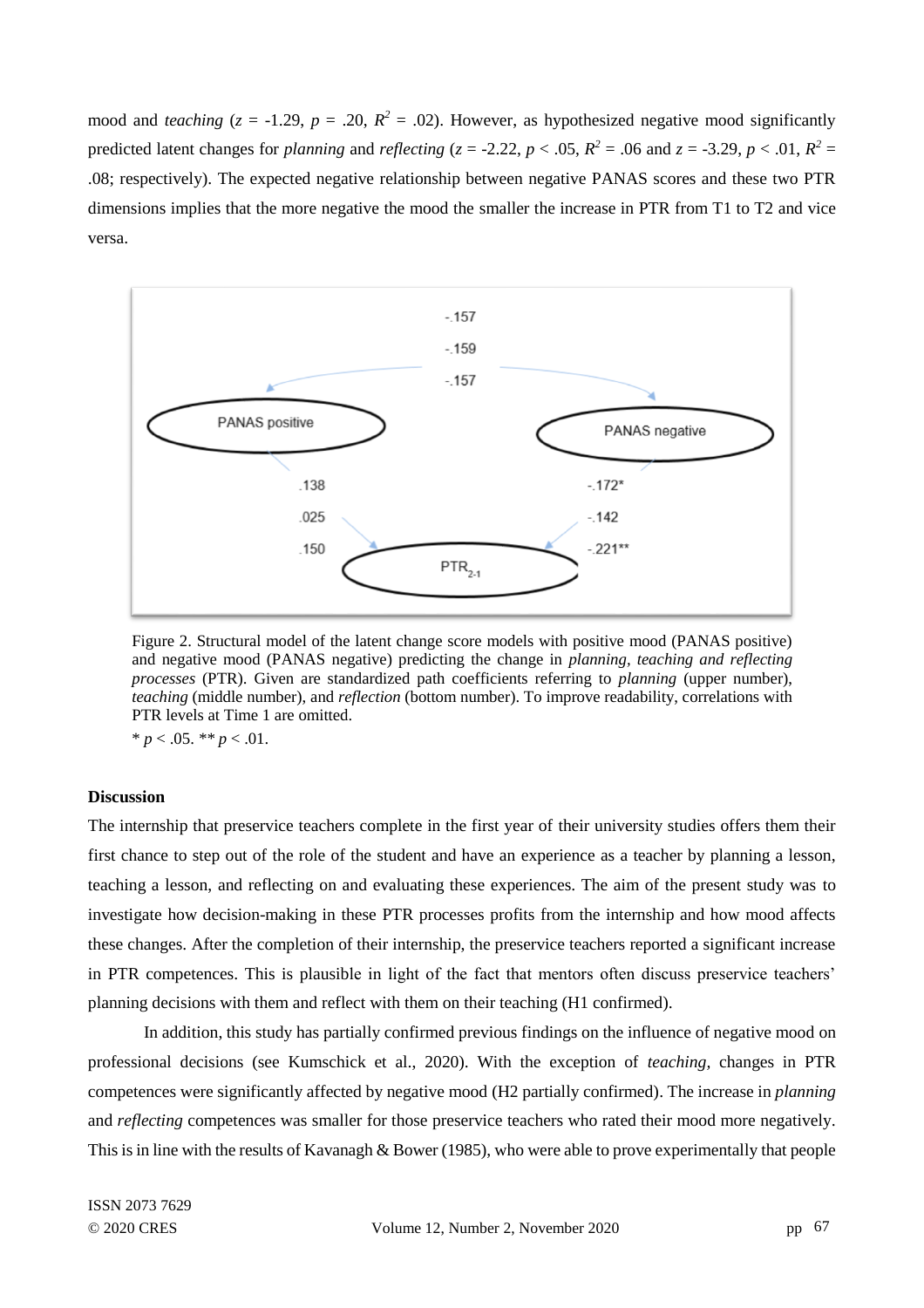with a negative mood rated their self-efficacy significantly lower than people in a neutral or positive mood. However, teaching in the classroom was not affected by negative mood. We can only speculate about the reasons for this result. An explanation may be the fact that planning and reflecting are primarily *intra*individual activities whereas teaching a lesson is predominantly an *inter*-individual issue. In the classroom, preservice teachers are forced (or have the opportunity) to act and to change conditions with regard to practicability just in time. It might be that this direct interaction with the learners—faced with rapid-onlinedecisions made under pressure—takes the attention away from the negative mood. Therefore, a negative mood possibly does not play a vital role during this communicative teaching phase.

In contrast to our expectations, positive mood did not correlate with any changes of the three PTR processes—neither positively nor negatively (H3 not confirmed). Our predictions were partly based on the broaden-and-build theory. However, to make reliable assumptions about the broadening effect of positive emotions, they should rather be compared to results from neutral affects instead of those from negative ones (e.g., Fredrickson & Branigan, 2005). Accordingly, previous research has shown, that when teaching a lesson in the classroom, a relatively neutral mood is more beneficial than a positive mood (De Dreu et al., 2008; Kavanagh & Bower, 1985). Given that a positive mood prompts more speeded and heuristic decision-making (e.g., Isen et al., 1987), it may be conceivable that this decision-making strategy is not the optimal one when it comes to planning, teaching and reflecting a lesson. More specifically, it may be more practical not to intervene immediately when minor disruptions occur in the classroom or when students are asked to formulate their own contributions to a discussion. Furthermore, positive emotions compared to negative ones are often considered to be less extreme (Alves et al., 2017) and might therefore impact decision-making less than negative emotions.

The present study has some limitations*.* For instance, PTR processes were measured by means of selfassessments and not by using an objective test (e.g., observer in classroom, and monitoring of planning and reflections processes- to see, how the self-report is related to more objective measurements). Future studies should collect additional and more objective data as well as external assessment in order to better support the findings and to rule out biases due to control beliefs or self-efficacy expectations. Furthermore, this study measured only positive and negative but not neutral mood. It is entirely plausible that a neutral mood leads to better decisions in situations characterized by high pressure to act than a positive mood. Further studies should therefore address these limitations (e.g., by studying nonlinear relationships between mood and learning).

In conclusion, the present study is the first to have examined the relationship between mood and decision-making processes in the context of professional learning in preservice teachers and to interpret the findings based on theoretical framework. The results imply that training programs for preservice teachers should focus particularly on negative mood as it significantly impacts the increase in PTR competences and thus the future success in becoming a teacher. The present analyses suggest that it is not only important to research declarative and procedural knowledge as well as personality variables (i.e., professional self-concept, professional satisfaction, self-efficacy expectations) during the first-time teaching in the internship but also to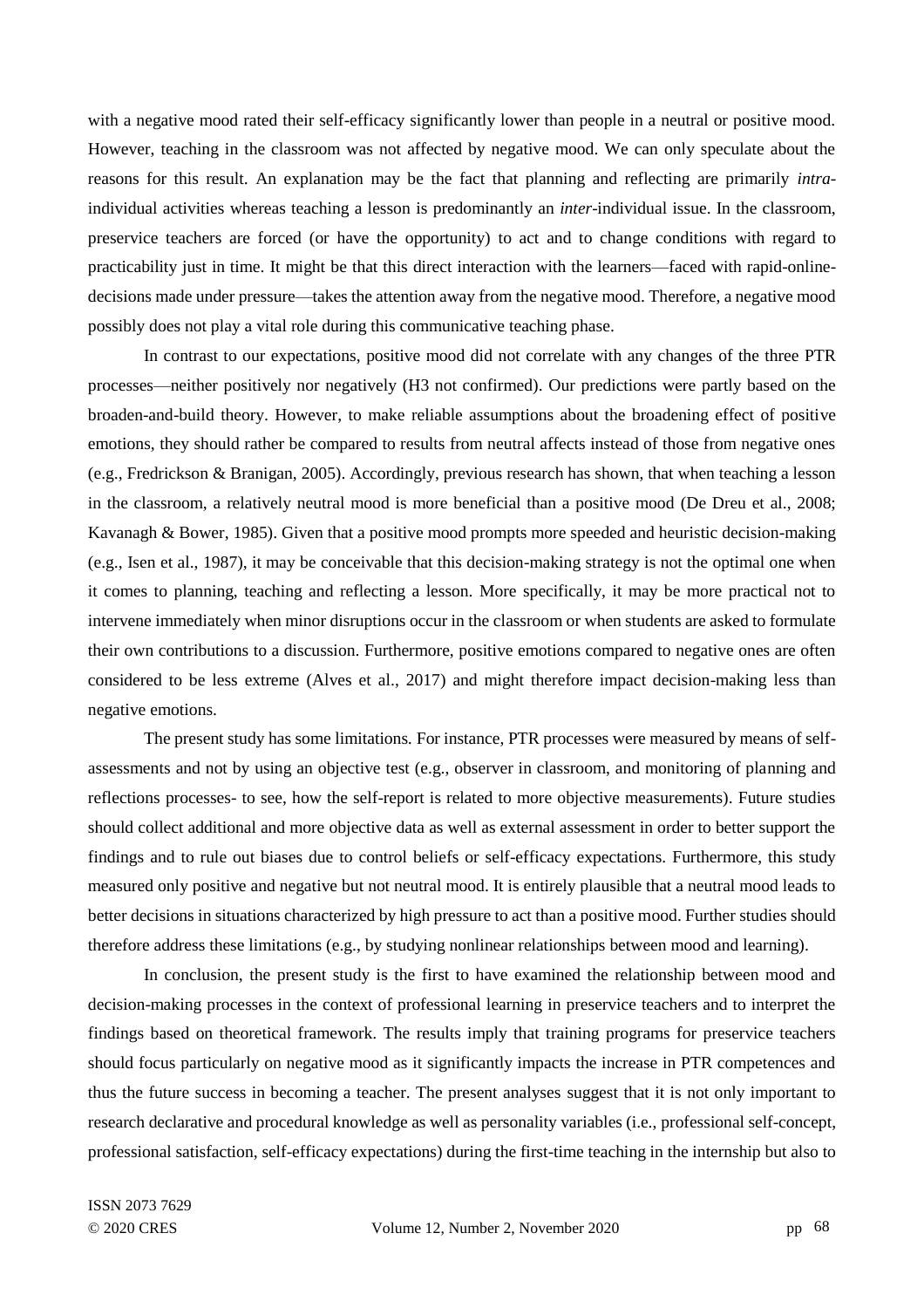address emotional conditions as intervening variables to make preservice teacher training more successful. It is a new and exciting area of research that requires the pursuit of further studies.

## **Acknowledgements**

The study was supported by the research and development project "K2teach – Know how to teach" at the Freie Universität Berlin.

#### **References**

- Alves, H., Koch, A., & Unkelbach, C. (2017). Why Good Is More Alike Than Bad: Processing Implications. *Trends in Cognitive Sciences*, *21*(2), 69–79. https://doi.org/10.1016/j.tics.2016.12.006
- Au, K., Chan, F., Wang, D., & Vertinsky, I. (2003). Mood in foreign exchange trading: Cognitive processes and performance. *Organizational Behavior and Human Decision Processes*, *91*(2), 322–338. https://doi.org/10.1016/S0749-5978(02)00510-1
- Bishop, A. J. (1976). Decision-Making, the Intervening Variable. *Educational Studies in Mathematics*, *7*(1/2), 41–47. https://doi.org/10.1007/BF00144357.
- Blanchette, I., & Richards, A. (2010). The influence of affect on higher level cognition: A review of research on interpretation, judgement, decision making and reasoning. *Cognition and Emotion*, *24*(4), 561– 595. https://doi.org/10.1080/02699930903132496
- Blanz, M. (Ed.). (2015). *Forschungsmethoden und Statistik für die Soziale Arbeit: Grundlagen und Anwendungen*. Kohlhammer Verlag.
- Bollen, K. A. (1989). *Structural equations with latent variables*. John Wiley & Sons. https://onlinelibrary.wiley.com/doi/book/10.1002/9781118619179
- Bolster, A. S. Jr. (1983). Toward a More Effective Model of Research on Teaching. *Harvard Educational Review*, *53*(3), 294–308. https://doi.org/10.17763/haer.53.3.0105420v41776340
- Boud, D. (2001). Using journal writing to enhance reflective practice. *New Directions for Adult and Continuing Education*, *90*, 9–18. https://doi.org/10.1002/ace.16
- Brown, T. A. (2015). *Confirmatory factor analysis for applied research* (2nd ed.). Guilford Publications.
- Byrne, B. M., Shavelson, R. J., & Muthén, B. (1989). Testing for the equivalence of factor covariance and mean structures: The issue of partial measurement invariance. *Psychological Bulletin*, *105*(3), 456– 466. https://doi.org/10.1037/0033-2909.105.3.456
- De Dreu, C. K. W., Baas, M., & Nijstad, B. A. (2008). Hedonic tone and activation level in the moodcreativity link: Toward a dual pathway to creativity model. *Journal of Personality and Social Psychology*, *94*(5), 739–756. https://doi.org/10.1037/0022-3514.94.5.739
- De Vries, M., Holland, R. W., Corneille, O., Rondeel, E., & Witteman, C. L. M. (2012). Mood effects on dominated choices: Positive mood induces departures from logical rules. *Journal of Behavioral Decision Making*, *25*(1), 74–81. https://doi.org/10.1002/bdm.716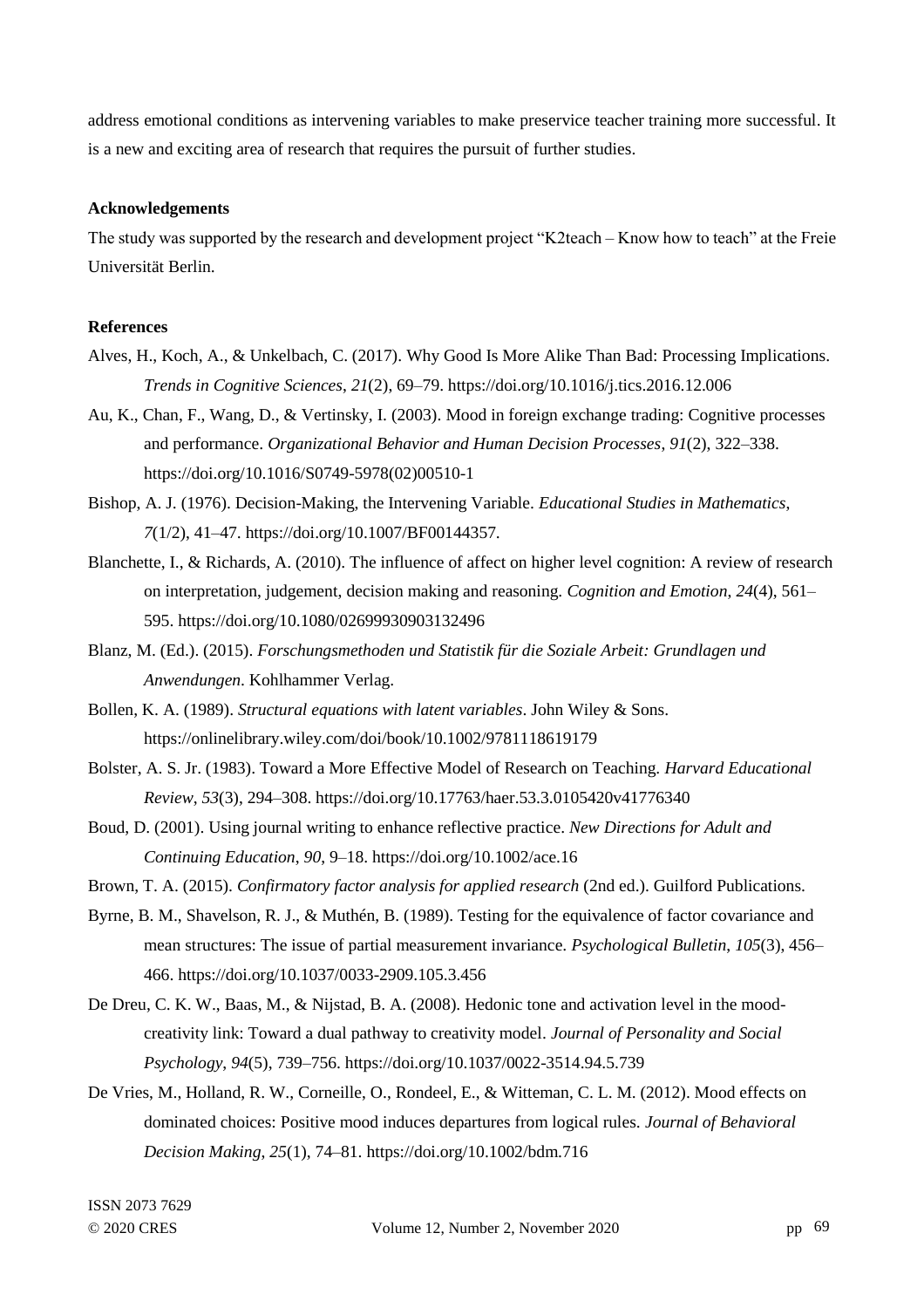- Fredrickson, B. L. (1998). What Good Are Positive Emotions? *Review of General Psychology*, *2*(3), 300– 319. https://doi.org/10.1037/1089-2680.2.3.300
- Fredrickson, B. L. (2001). The role of positive emotions in positive psychology: The broaden-and-build theory of positive emotions. *American Psychologist*, *56*(3), 218–226.
- Funke, J., & Holt, D. (2006). Zur Rationalität von Emotionen beim Problemlösen: Eine psychologische Perspektive. *Kluges Entscheiden. Disziplinäre Grundlagen Und Interdisziplinäre Verknüpfungen*, 77–90.
- Garvis, S., Pendergast, D., & Keogh, J. (2012). Changes in teacher self-efficacy in the first year of primary school teacher education study. In F. Rizvi (Ed.), *World Universities Forum (WUF)* (pp. 87–95). Common Ground Publishing.
- Geiser, C. (2010). *Datenanalyse mit Mplus*. VS Verlag für Sozialwissenschaften, Springer.
- Geiser, C., Eid, M., Nussbeck, F. W., Courvoisier, D. S., & Cole, D. A. (2010). Analyzing true change in longitudinal multitrait-multimethod studies: Application of a multimethod change model to depression and anxiety in children. *Developmental Psychology*, *46*(1), 29–45. https://doi.org/10.1037/a0017888
- Hu, L., & Bentler, P. M. (1999). Cutoff criteria for fit indexes in covariance structure analysis: Conventional criteria versus new alternatives. *Structural Equation Modeling: A Multidisciplinary Journal*, *6*(1), 1– 55. https://doi.org/10.1080/10705519909540118
- Isen, A. M., Daubman, K. A., & Nowicki, G. P. (1987). Positive affect facilitates creative problem solving. *Journal of Personality and Social Psychology*, *52*(6), 1122–1131. https://doi.org/10.1037/0022- 3514.52.6.1122
- Iwers-Stelljes, T. A., & Luca, R. (2008). Ein Ansatz zur Förderung von Reflexionskompetenz: Fallarbeit in 7 Schritten. *Gruppendynamik Und Organisationsberatung*, *39*(4), 429–442. https://doi.org/10.1007/s11612-008-0037-8
- Kavanagh, D. J., & Bower, G. H. (1985). Mood and self-efficacy: Impact of joy and sadness on perceived capabilities. *Cognitive Therapy and Research*, *9*(5), 507–525. https://doi.org/10.1007/BF01173005
- Kievit, R. A., Brandmaier, A. M., Ziegler, G., Van Harmelen, A.-L., de Mooij, S. M., Moutoussis, M., Goodyer, I. M., Bullmore, E., Jones, P. B., Fonagy, P., the NSPN Consortium, Lindenberger, U., & Dolan, R. J. (2018). Developmental cognitive neuroscience using latent change score models: A tutorial and applications. *Developmental Cognitive Neuroscience*, *33*, 99–117. https://doi.org/10.1016/j.dcn.2017.11.007
- Kiper, H. (2012). *Unterrichtsentwicklung*. Kohlhammer Verlag.
- Kreis, A., & Staub, F. C. (2013). Kollegiales Unterrichtscoaching. In A. Bartz, M. Dammann, S. G. Huber, T. Klieme, C. Kloft, & M. Schreiner (Eds.), *PraxisWissen SchulLeitung* (33rd ed., Vol. 3, pp. 1–13). Wolters Kluver.
- Krohne, H. W., Egloff, B., Kohlmann, C.-W., & Tausch, A. (1996). Untersuchungen mit einer deutschen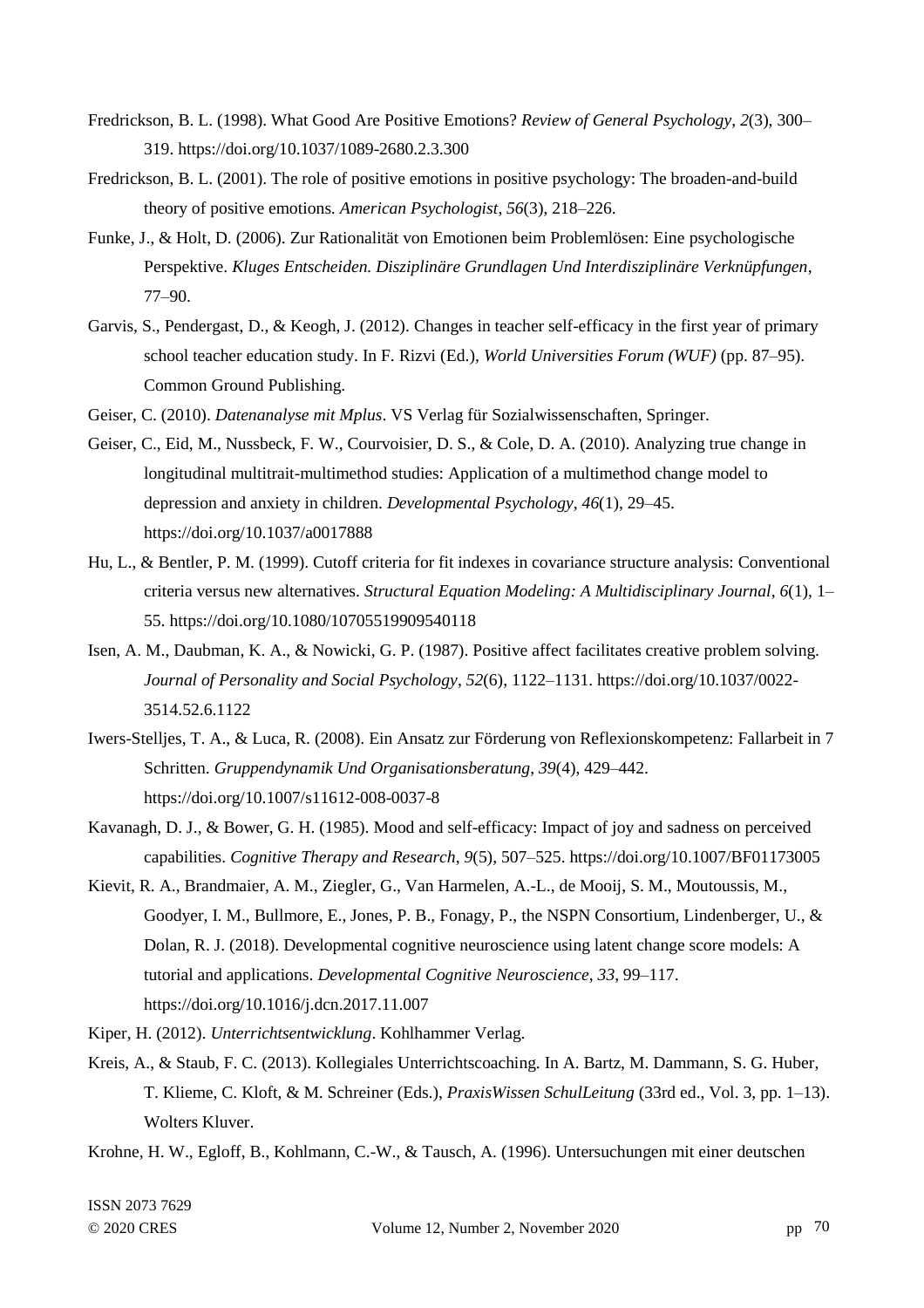Version der 'Positive and Negative Affect Schedule'(PANAS). *Diagnostica*, *42*(2), 139–156.

- Kumschick, I. R., Böhnke, A., & Thiel, F. (2020). Welche Rolle spielen die Verarbeitung von Unterrichtsfehlern und die negative Stimmung für die subjektiv wahrgenommene Unterrichtskompetenz im Praxissemester? In I. Ulrich, & A. Gröschner (Eds.), *Praxissemester im Lehramtsstudium in Deutschland: Wirkungen auf Studierende* (Edition ZfE, Vol. 9, pp. 243-264). Springer VS, Wiesbaden.
- Leinhardt, G., & Greeno, J. G. (1986). The cognitive skill of teaching. *Journal of Educational Psychology*, *78*(2), 75–95. https://doi.org/10.1037/0022-0663.78.2.75
- Litalien, D., Lüdtke, O., Parker, P., & Trautwein, U. (2013). Different pathways, same effects: Autonomous goal regulation is associated with subjective well-being during the post-school transition. *Motivation and Emotion*, *37*(3), 444–456. https://doi.org/10.1007/s11031-012-9328-z
- Little, T. D., Cunningham, W. A., Shahar, G., & Widaman, K. F. (2002). To parcel or not to parcel: Exploring the question, weighing the merits. *Structural Equation Modeling*, *9*(2), 151–173. https://doi.org/10.1207/S15328007SEM0902\_1
- Lloyd, C. A. (2019). Exploring the real-world decision-making of novice and experienced teachers. *Journal of Further and Higher Education*, *43*(2), 166–182. https://doi.org/10.1080/0309877X.2017.1357070
- McArdle, J. J. (2009). Latent variable modeling of differences and changes with longitudinal data. *Annual Review of Psychology*, *60*, 577–605. https://doi.org/10.1146/annurev.psych.60.110707.163612
- Mccutcheon, G., & Milner, H. R. (2002). A Contemporary Study of Teacher Planning in a High School English Class. *Teachers and Teaching*, *8*(1), 81–94. https://doi.org/10.1080/13540600120110583
- McDonald, R. P., & Ho, M.-H. R. (2002). Principles and practice in reporting structural equation analyses. *Psychological Methods*, *7*(1), 64–82. https://doi.org/10.1037/1082-989X.7.1.64
- Morine-Dershimer, G. (1979). *Teacher Plan and Classroom Reality: The South Bay Study, Part IV. Research Series No. 60*. https://eric.ed.gov/?id=ED191796
- Ophardt, D., & Thiel, F. (2013). *Klassenmanagement: ein Handbuch für Studium und Praxis*. Kohlhammer.
- Parkinson, B., Totterdell, P., Briner, R. B., & Reynolds, S. A. (1996). *Changing Moods: The Psychology of Mood and Mood Regulation*. Longman. https://ueaeprints.uea.ac.uk/14584/
- Pfitzner-Eden, F. (2016). I feel less confident so I quit? Do true changes in teacher self-efficacy predict changes in preservice teachers' intention to quit their teaching degree? *Teaching and Teacher Education*, *55*, 240–254. https://doi.org/10.1016/j.tate.2016.01.018
- R Core Team. (2018). *R: A language and environment for statistical computing.* R Foundation for Statistical Computing. r-project.org
- Rizopoulos, D. (2006). ltm: An R package for latent variable modeling and item response theory analyses. *Journal of Statistical Software*, *17*(5), 1–25.
- Rosseel, Y. (2012). Lavaan: An R package for structural equation modeling and more. Version 0.5–12 (BETA). *Journal of Statistical Software*, *48*(2), 1–36. https://doi.org/10.18637/jss.v048.i02